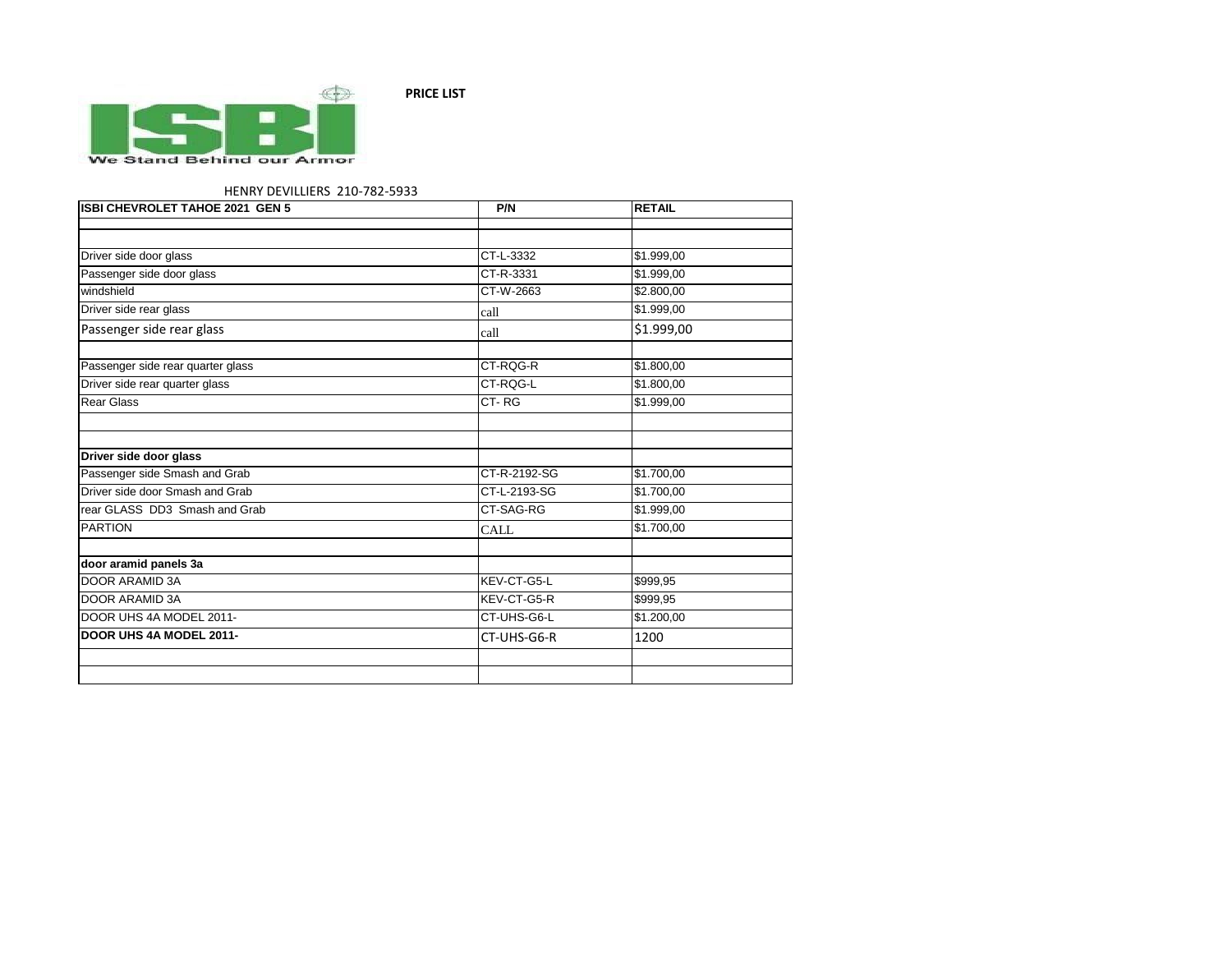

| ISBI CHEVROLET TAHOE 2015-2020 GEN 4 | P/N                    | <b>RETAIL</b>          |
|--------------------------------------|------------------------|------------------------|
| HENRY DEVILLIERS 210-782-5933        |                        |                        |
| USCG8168@GMAIL.COM                   |                        |                        |
| Driver side door glass               | $\overline{CT-L-2376}$ | \$1.999,00             |
| Passenger side door glass            | CT-R-2375              | \$1.999,00             |
| windshield                           | CT-W-2133              | \$2.800,00             |
| Driver side rear glass               |                        | \$1.999,00             |
| Passenger side rear glass            |                        | \$1.999,00             |
| Passenger side rear quarter glass    | CTG4-RQG-R             | \$1.700,00             |
| Driver side rear quarter glass       | CTG4-RQG-L             | \$1.700,00             |
| <b>Rear Glass</b>                    | CTG4-RG                | $\overline{$1.999,00}$ |
| <b>PARTITION</b>                     |                        | \$1.800,00             |
| Driver side door glass               |                        |                        |
| Passenger side Smash and Grab        | CT-R-1163-SG           | \$1.700,00             |
| Driver side door Smash and Grab      | CT-L-1164-SG           | \$1.700,00             |
| rear GLASS DD3 Smash and Grab        | CTG4-SAG-RG            | $\overline{$1.999,00}$ |
| <b>PARTITION</b>                     | CALL                   | \$1.700,00             |
| door aramid panels 3a                |                        |                        |
| <b>DOOR ARAMID 3A</b>                | KEV-CT-G4-L            | \$999,95               |
| DOOR ARAMID 3A                       | KEV-CT-G4-R            | \$999,95               |
| DOOR UHS 4A MODEL 2011-              | CTG4-UHS-G4-L          | \$1.200,00             |
| DOOR UHS 4A MODEL 2011-              | CTG4-UHS-G4-R          | 1200                   |
|                                      |                        |                        |
|                                      |                        |                        |
|                                      |                        |                        |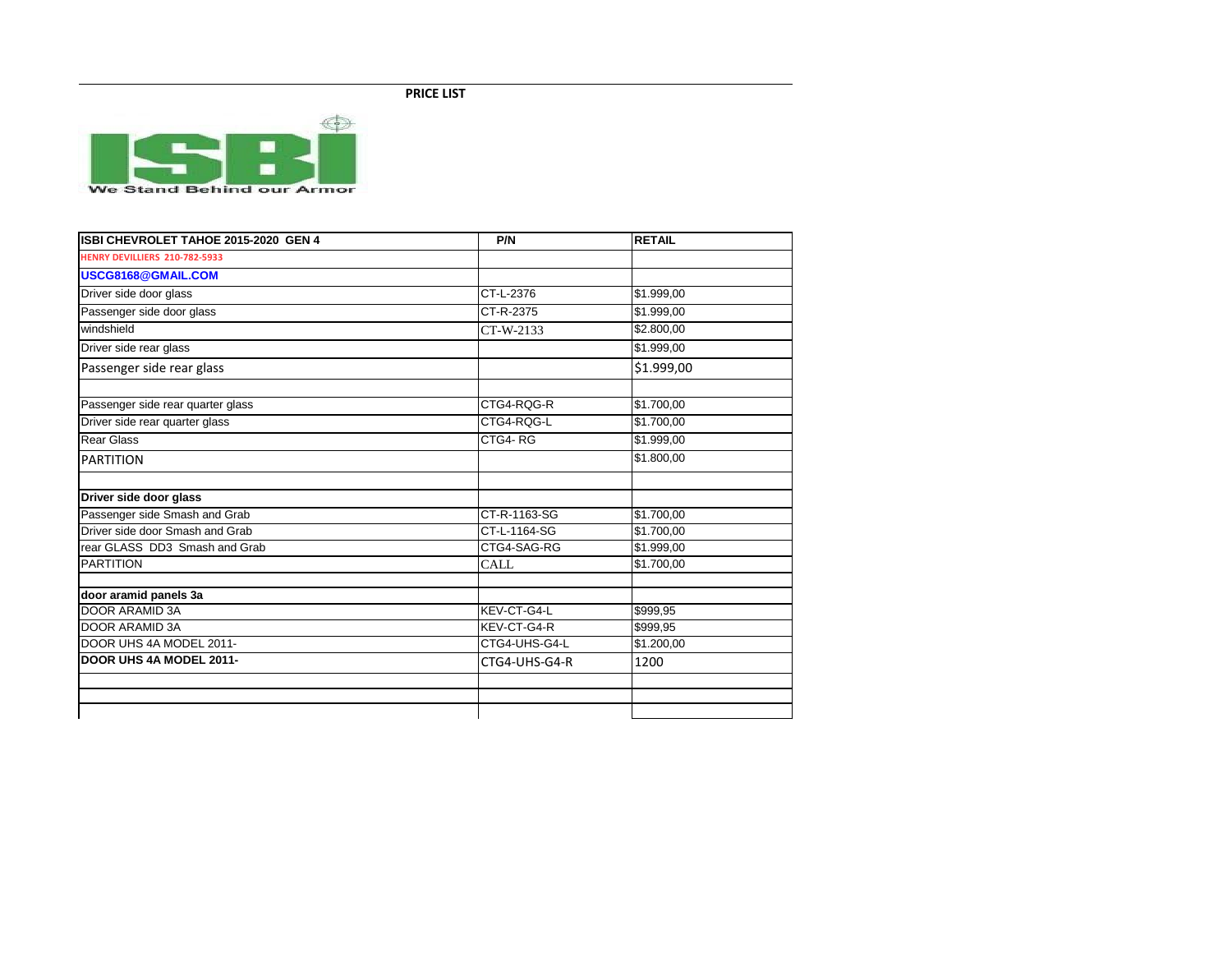| <b>PRICE LIST</b><br>We Stand Behind our Armor   |               |                   |  |
|--------------------------------------------------|---------------|-------------------|--|
| ISBI CHEVROLET TAHOE 2007-2014 GEN 3             | P/N           | <b>RETAIL</b>     |  |
| HENRY DEVILLIERS 210-782-5933 USCG8168@GMAIL.COM |               |                   |  |
| <b>Chevrolet</b>                                 |               |                   |  |
| Driver side door glass                           | CT-L-1164     | \$1.999,00        |  |
| Passenger side door glass                        | CT-R-1163     | $\sqrt{1.999,00}$ |  |
| windshield                                       | CT-W-1658     | \$2.800,00        |  |
| Driver side rear glass                           | <b>CALL</b>   | \$1.999,00        |  |
| Passenger side rear glass                        | <b>CALL</b>   | \$1.999,00        |  |
| Passenger side rear quarter glass                | CTG3-RQG-R    | \$1.700,00        |  |
| Driver side rear quarter glass                   | CTG3-RQG-L    | \$1.700,00        |  |
| <b>Rear Glass</b>                                | CTG3-RG       | \$1.999,00        |  |
| <b>PARTITION</b>                                 |               |                   |  |
| Driver side door glass                           |               |                   |  |
| Passenger side Smash and Grab                    | CT-R1163-SG   | \$1.700,00        |  |
| Driver side door Smash and Grab                  | CT-L-1164-SG  | \$1.700,00        |  |
| rear GLASS DD3 Smash and Grab                    | CTG3-SAG-RG   | \$1.999,00        |  |
| <b>PARTITION</b>                                 | <b>CALL</b>   | \$1.700,00        |  |
| door aramid panels 3a                            |               |                   |  |
| <b>DOOR ARAMID 3A</b>                            | KEV-CT-G3-L   | \$999,95          |  |
| <b>DOOR ARAMID 3A</b>                            | KEV-CT-G3-R   | \$999,95          |  |
| DOOR UHS 4A MODEL 2011-                          | CTG3-UHS-G3-L | \$1.200,00        |  |
| <b>DOOR UHS 4A MODEL 2011-</b>                   | CTG3-UHS-G3-R | 1200              |  |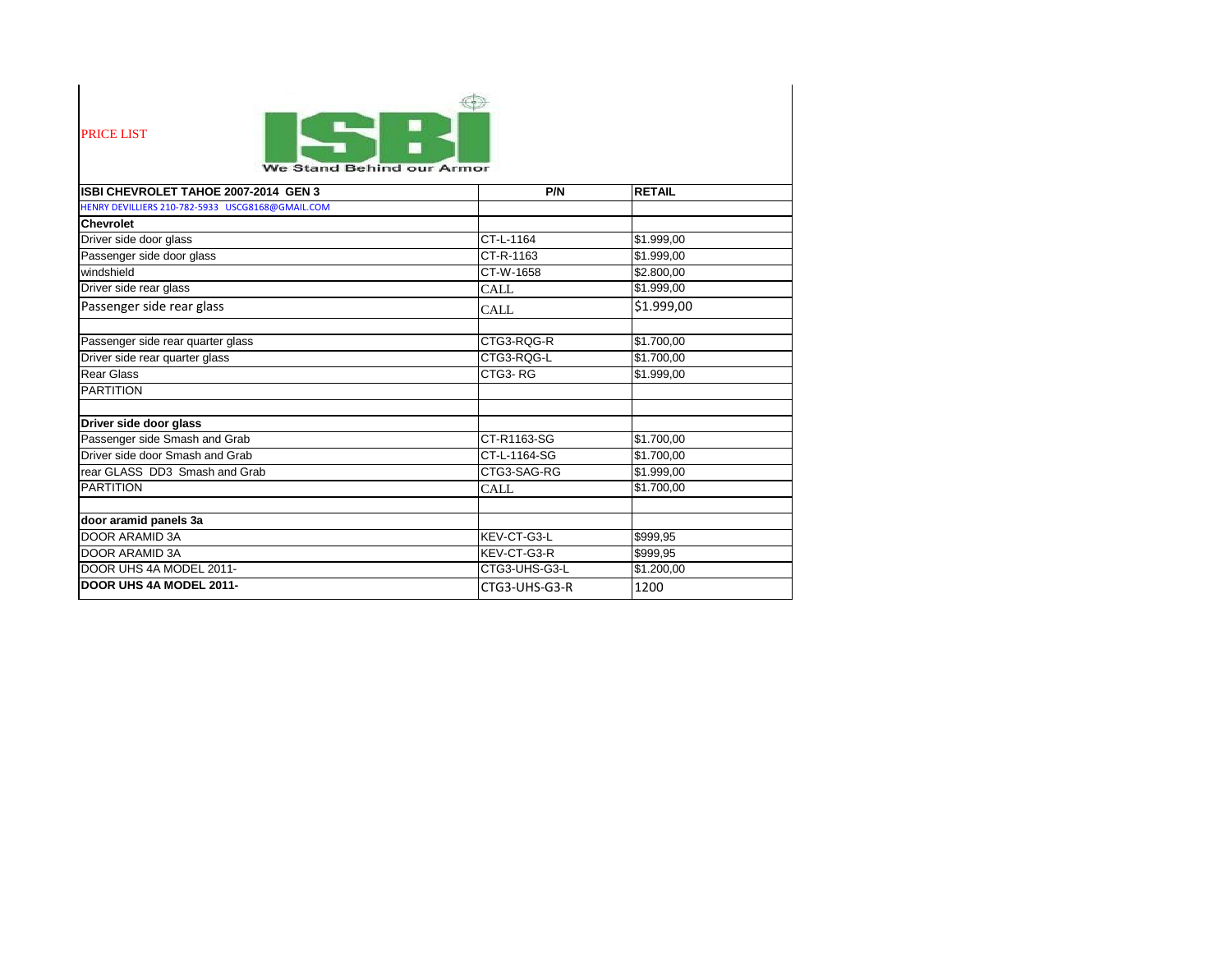

| <b>ISBI CHEVROLET SILVERADO 2019</b>             | P/N            | <b>RETAIL</b> |
|--------------------------------------------------|----------------|---------------|
| HENRY DEVILLIERS 210-782-5933 USCG8168@GMAIL.COM |                |               |
| <b>Chevrolet</b>                                 |                |               |
| Driver side door glass                           | CS-L-3244      | \$1.999,00    |
| Passenger side door glass                        | CS-R-3243      | \$1.999,00    |
| windshield                                       | CS-W-2497      | \$2.800,00    |
| Driver side rear glass                           |                | \$1.995,00    |
| Passenger side rear glass                        |                | \$1.995,00    |
| Passenger side rear quarter glass                | CSG5-RQG-R     | \$1.999,00    |
| Driver side rear quarter glass                   | CSG5-RQG-L     | \$1.999,00    |
| <b>Rear Glass</b>                                | CSG5-RG        | \$1.999,00    |
|                                                  |                |               |
| Driver side door glass                           |                |               |
| Passenger side Smash and Grab                    | CS-R-3242-SG   | \$1.700,00    |
| Driver side door Smash and Grab                  | CS-L-3244-SG   | \$1.700,00    |
| rear GLASS DD3 Smash and Grab                    | CSG5-SAG-RG    | \$1.700,00    |
| <b>PARTITION</b>                                 | <b>CALL</b>    | \$1.700,00    |
|                                                  |                |               |
| door aramid panels 3a                            |                |               |
| <b>DOOR ARAMID 3A</b>                            | KEV-CS-G5-L    | \$999,95      |
| DOOR ARAMID 3A                                   | KEV-CS-G5-R    | \$999,95      |
| DOOR UHS 4A MODEL 2011-                          | CS-G5-UHS-G5-L | \$1.200,00    |
| DOOR UHS 4A MODEL 2011-                          | CS-G5-UHS-G5-R | 1200          |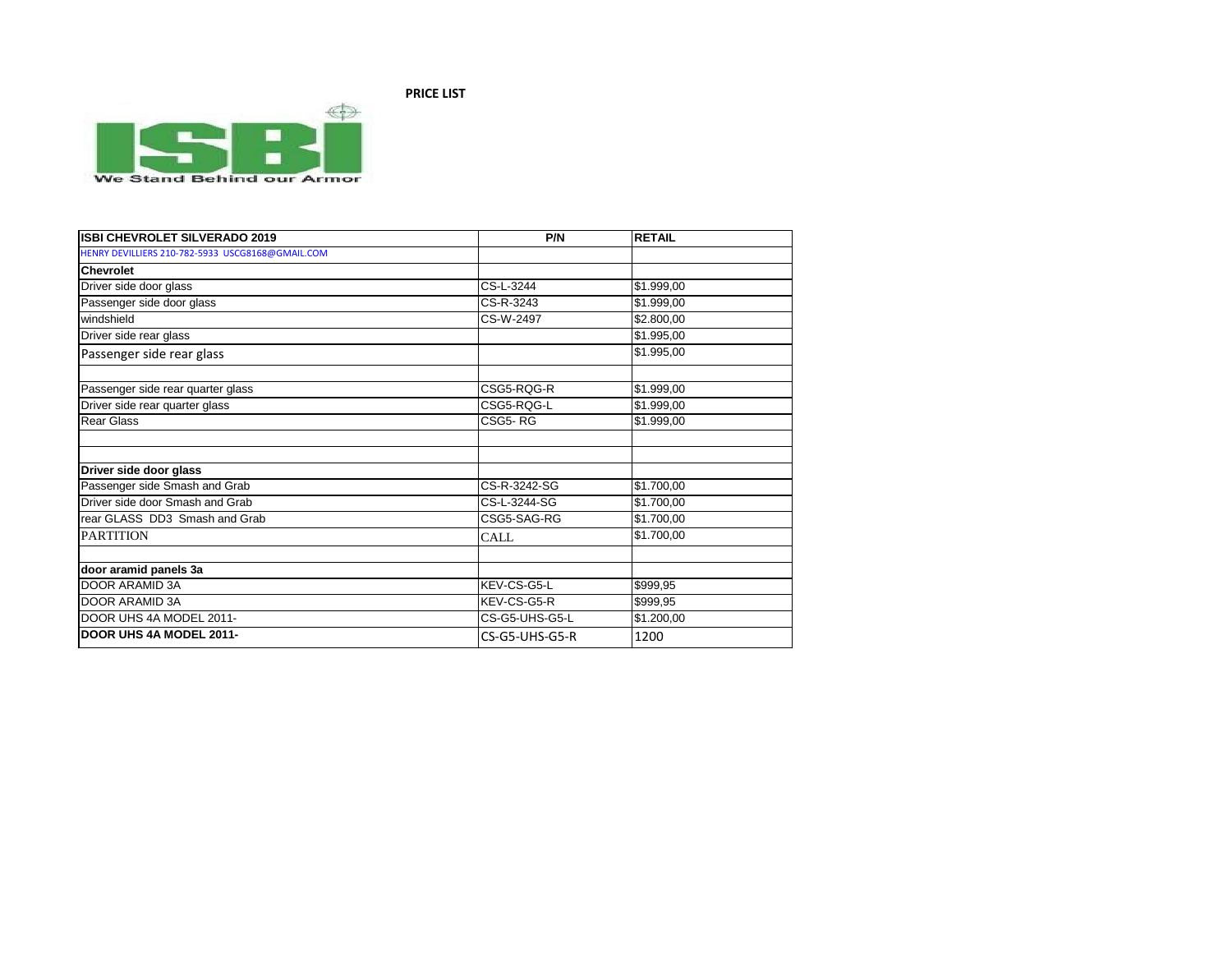

| ISBI CHEVROLET SILVERADO 2014-2019               | 210-782-5933   | <b>RETAIL</b> |
|--------------------------------------------------|----------------|---------------|
| HENRY DEVILLIERS 210-782-5933 USCG8168@GMAIL.COM |                |               |
| <b>Chevrolet</b>                                 |                |               |
| Driver side door glass                           | CS-L-2193      | \$1.999,00    |
| Passenger side door glass                        | CS-R-2192      | \$1.999,00    |
| windshield                                       | CS-W-2040      | \$2.800,00    |
| Driver side rear glass                           | CALL           | \$1.999,00    |
| Passenger side rear glass                        | CALL           | \$1.999,00    |
|                                                  |                |               |
| Driver side door glass                           |                |               |
| Passenger side Smash and Grab                    | CS-R-2192-SG   | \$1.700,00    |
| Driver side door Smash and Grab                  | CS-L-2193-SG   | \$1.700,00    |
| rear GLASS DD3 Smash and Grab                    | CSG4-SAG-RG    | \$1.999,00    |
| <b>PARTITION</b>                                 |                | \$1.700,00    |
| door aramid panels 3a                            |                |               |
| DOOR ARAMID 3A                                   | KEV-CS-G4-L    | \$999,95      |
| DOOR ARAMID 3A                                   | KEV-CS-45-R    | \$999,95      |
| DOOR UHS 4A MODEL 2011-                          | CS-G4-UHS-G4-L | \$1.200,00    |
| <b>IDOOR UHS 4A MODEL 2011-</b>                  | CS-G4-UHS-G4-R | \$1.200,00    |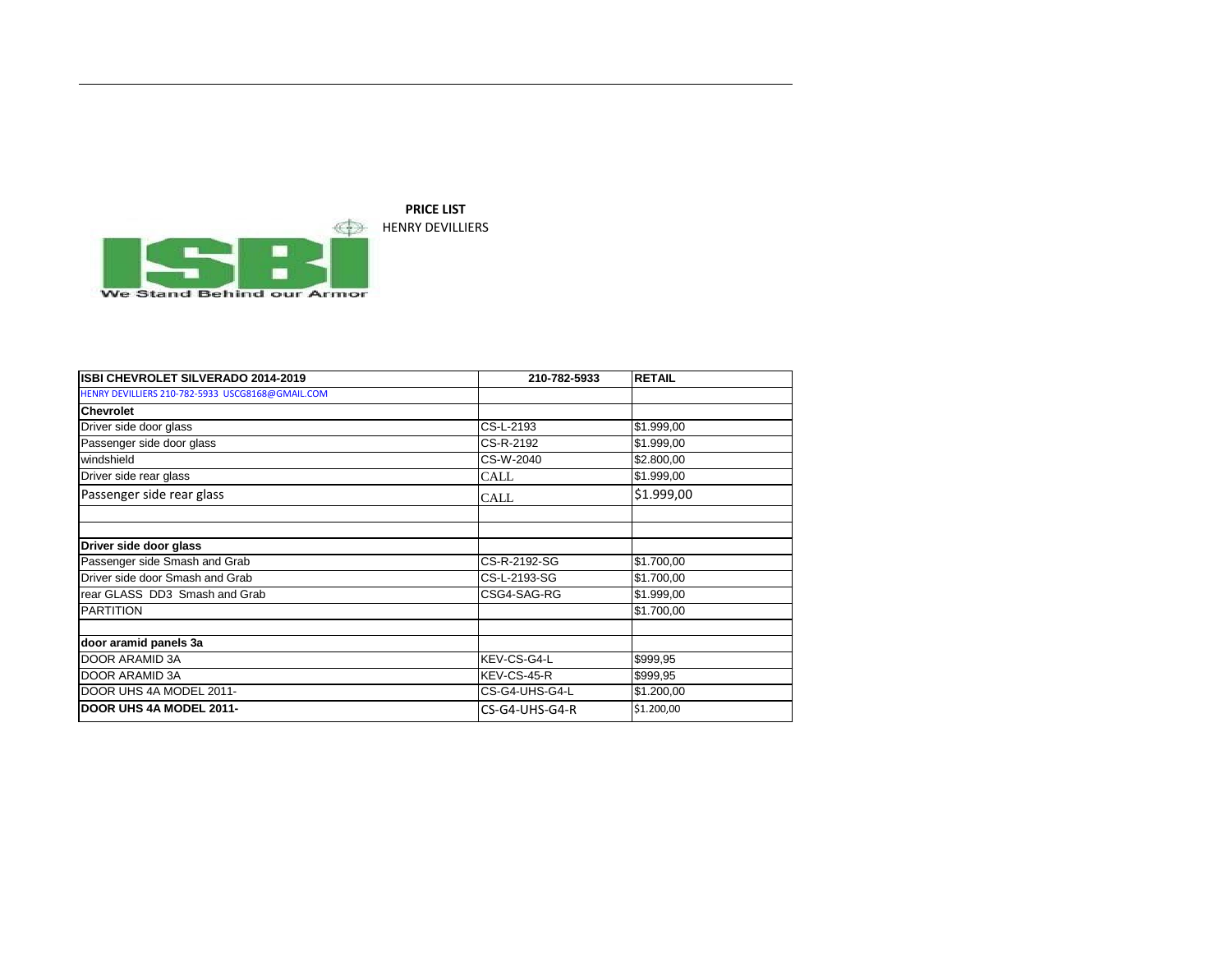

We Stand Behind our Armor

| ISBI DODGE DURANGO GEN 3 2011-21        | P/N          | <b>RETAIL</b> |
|-----------------------------------------|--------------|---------------|
| Dodge DURANGO G3                        |              |               |
| Driver side door glass LEFT             | DD-L-1816    | \$1.999,00    |
| Passenger side door glass RIGHT         | DD-R-1815    | \$1.999,00    |
| windshield                              | DD-W-2028    | \$2.800,00    |
| Driver side rear glass                  |              | \$1.999,00    |
| Passenger side rear glass               |              | 1999          |
| Passenger side rear quarter glass RIGHT | DD3-RQG-R    | \$1.999,00    |
| Driver side rear quarter glass LEFT     | DD3-RQG-L    | \$1.999,00    |
| <b>Rear Glass</b>                       | DD3-RG       | \$1.999,00    |
|                                         |              | \$1.999,00    |
| Driver side door glass                  |              | 1700          |
| Passenger side Smash and Grab RIGHT     | DD-R-1815-SG | \$1.700,00    |
| Driver side door Smash and Grab LEFT    | DD-L-1816-SG | \$1.700,00    |
| REAR GLASS DD3 Smash and Grab           | DD3-SAG-RG   | \$1.700,00    |
| <b>PARTITION</b>                        | call         | \$1.500,00    |
| door aramid panels 3a                   |              |               |
| <b>DOOR ARAMID 3A</b>                   | KEV-DD-G3-L  | \$999,95      |
| <b>DOOR ARAMID 3A</b>                   | KEV-DD-G3-R  | \$999,95      |
| DOOR UHS 4A MODEL 2011-                 | DD3-UHS-L    | \$1.200,00    |
| <b>DOOR UHS 4A MODEL 2011-</b>          | DD3-UHS-R    | \$1.200,00    |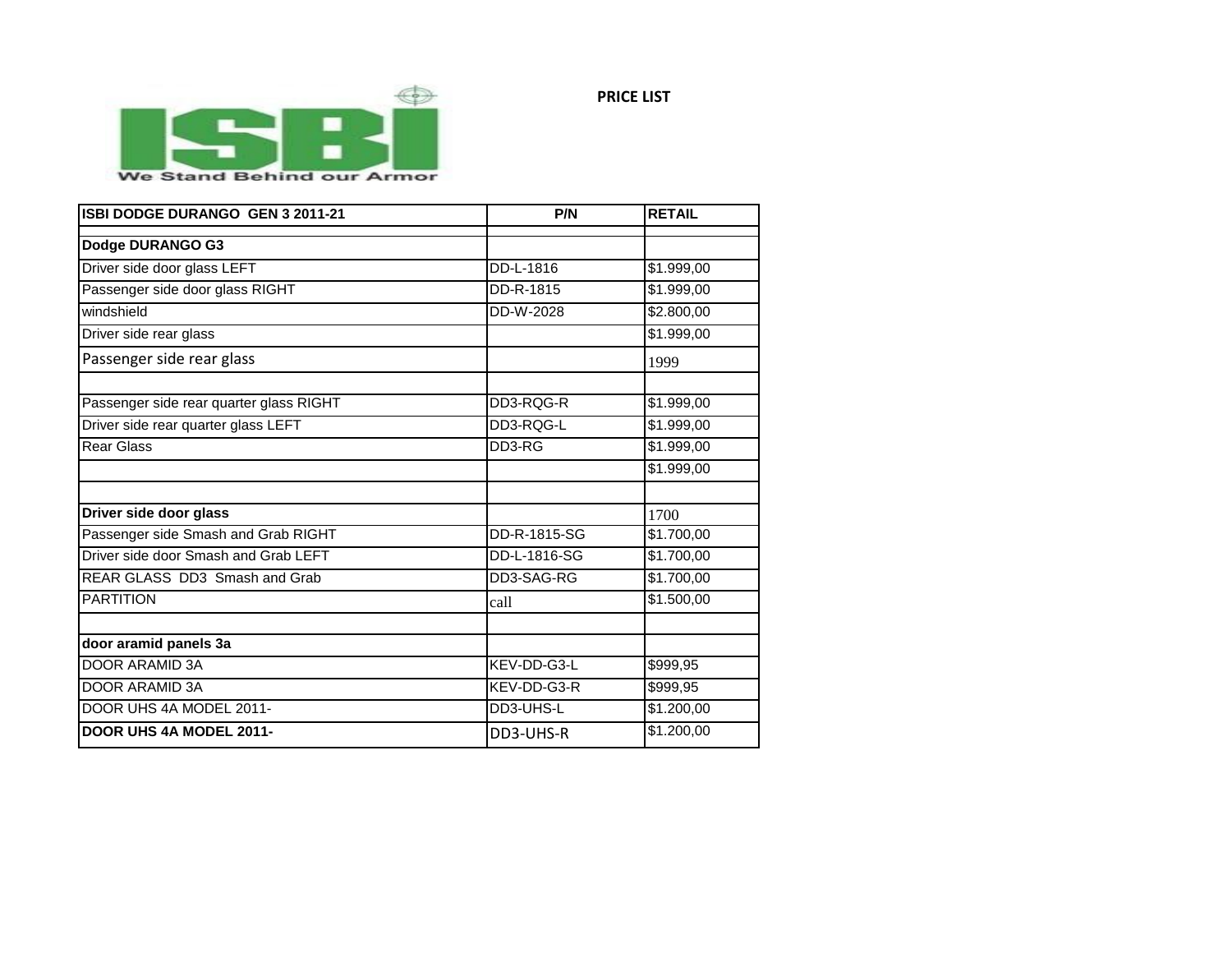

**ISBI Dodge Charger 2011-G2 P/N RETAIL** [HENRY DEVILLIERS 210-7825933 USCG8168@GMAIL.COM](mailto:USCG8168@GMAIL.COM)

| Charger gen2                      |             |                        |
|-----------------------------------|-------------|------------------------|
| Driver side door glass            | Dc-I-2114   | \$1.999,00             |
| Passenger side door glass         | Dc-I-2113   | \$1.999,00             |
| windshield                        | DC-W-2285   | \$2.800,00             |
| Driver side rear glass            |             | \$2.800,00             |
| Passenger side rear glass         |             |                        |
| Passenger side rear quarter glass |             | \$1.999,00             |
| Driver side rear quarter glass    |             | \$1.999,00             |
| <b>Rear Glass</b>                 |             | \$1.999,00             |
|                                   |             | \$1.999,00             |
| Driver side door glass            |             |                        |
| Passenger side Smash and Grab     |             | \$1.700,00             |
| Driver side door Smash and Grab   |             | $\overline{$1.700,00}$ |
| Passenger side rear quarter glass |             | \$1.999,00             |
| <b>PARTITION</b>                  |             | \$1.700,00             |
| door aramid panels 3a             |             |                        |
| DOOR ARAMID 3A                    | KV-DC-G2-L  | \$999,95               |
| <b>DOOR ARAMID 3A</b>             | KV-DC-G2-R  | \$999,95               |
| DOOR UHS 4A MODEL 2011-           | KV-UHS-G2-L | \$1.200,00             |
| DOOR UHS 4A MODEL 2011-           | KV-UHS-G2-R | \$1.200,00             |
|                                   |             |                        |
|                                   |             |                        |
|                                   |             |                        |
|                                   |             |                        |
|                                   |             |                        |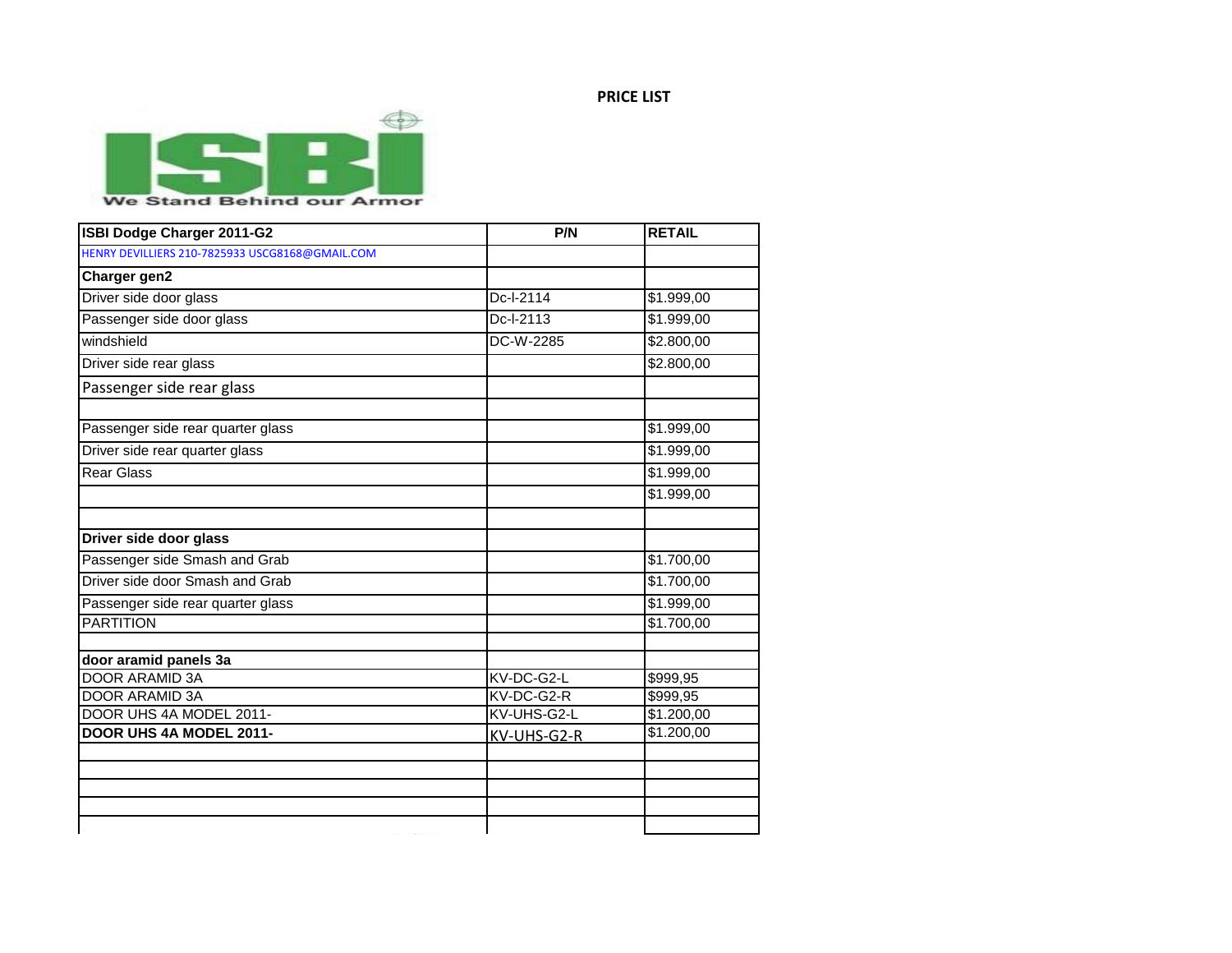

## We Stand Behind our Armor

| ISBI Dodge CHARGER GEN1 2006-2010                | P/N          | <b>RETAIL</b> |
|--------------------------------------------------|--------------|---------------|
| HENRY DEVILLIERS 210-782-5933 USCG8168@GAMIL.COM |              |               |
| Dodge CHANGER GEN1                               |              |               |
| Driver side door glass                           | DC-I-0913    | \$1.999,00    |
| Passenger side door glass                        | DC-I-0912    | \$1.999,00    |
| windshield                                       | DC-w-1571    | \$2.800,00    |
| Driver side rear glass                           | call         | \$1.999,00    |
| Passenger side rear glass                        | call         | 1999          |
| Passenger side rear quarter glass                | DC-R-RQG     | \$1.999,00    |
| Driver side rear quarter glass                   | DC-G1-L-RQG  | \$1.999,00    |
| <b>Rear Glass</b>                                | DC-G1-RQG    | \$1.999,00    |
|                                                  |              |               |
| Driver side door glass                           |              |               |
| Passenger side Smash and Grab                    | DC-R-0912-SG | \$1.700,00    |
| Driver side door Smash and Grab                  | DC-L-0913-SG | \$1.700,00    |
| Passenger side rear quarter glass                | DC-G1-RQG    | \$1.999,00    |
| <b>PARTITION</b>                                 | call         | \$1.700,00    |
|                                                  |              |               |
| door aramid panels 3a                            |              |               |
| DOOR ARAMID 3A                                   | KV-DC-G1-L   | \$999,95      |
| DOOR ARAMID 3A                                   | KV-DC-G1-R   | \$999,95      |
| DOOR ARAMID 3A MODEL 2011-                       | KV-DC-G2-L   | \$1.200,00    |
| DOOR ARAMID 3A MODEL 2011-                       | KV-DC-G2-R   | \$1.200,00    |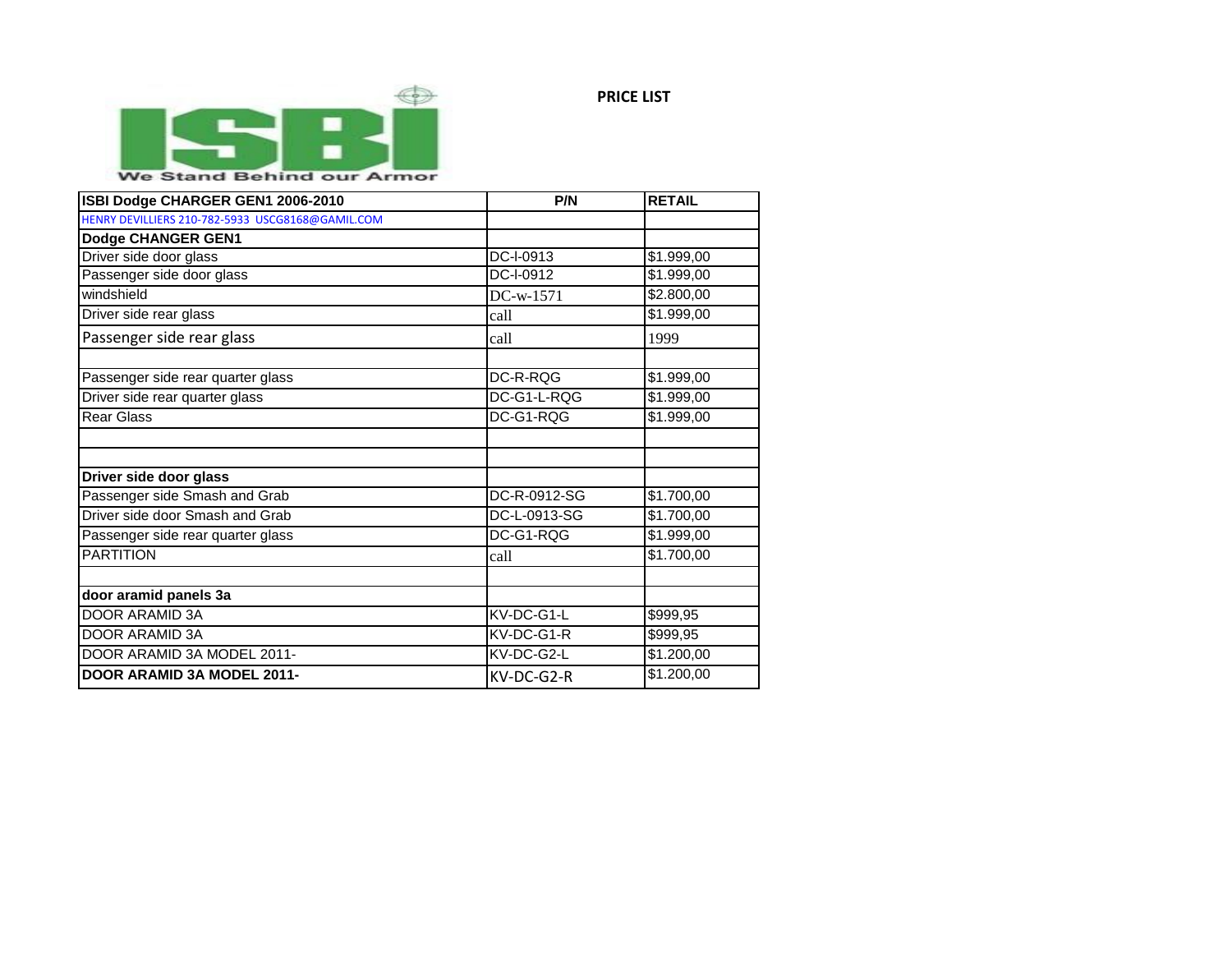

| ISBI ARMORING Ford part numbers and price sheet       | P/N           | <b>RETAIL</b> |
|-------------------------------------------------------|---------------|---------------|
| HENRY DEVILLIERS 210-782-5933 USCG8168@GMAIL.COM GOTO |               |               |
| WWW.SPIKEDEVIL.COM                                    |               |               |
| FORD EXP GEN 6 2020                                   |               |               |
| Driver side door glass                                | FE-L-1411     | \$1.999,00    |
| Passenger side door glass                             | FE-R-1410     | \$1.999,00    |
| windshield                                            | FE-W-7803     | \$2.800,00    |
| Driver side rear glass                                |               | \$1.999,00    |
| Passenger side rear glass                             |               | 1999          |
| Passenger side rear quarter glass                     | FEXP20-RQG-R  | \$1.800,00    |
| Driver side rear quarter glass                        | FEXP20-RQG-L  | \$1.800,00    |
| <b>Rear Glass</b>                                     | FEXP20-RG     | \$1.999,00    |
| Driver side door glass                                |               |               |
| Passenger side Smash and Grab                         | FE-R-2965-SG  | \$1.700,00    |
| Driver side door Smash and Grab                       | FE-L-1411-SG  | \$1.700,00    |
| rear GLASS DD3 Smash and Grab                         | FEXP20-SAG-RG | \$1.999,00    |
| <b>PARTITION</b>                                      |               | \$1.700,00    |
| door aramid panels 3a                                 |               |               |
| <b>DOOR ARAMID 3A</b>                                 | KEV-FEXP-G6-L | \$999,95      |
| <b>DOOR ARAMID 3A</b>                                 | KEV-FEXP-G6-R | \$999,95      |
| DOOR UHS 4A MODEL 2011-                               | FEXP-UHS-G6-L | \$1.200,00    |
| DOOR UHS 4A MODEL 2011-                               | FEXP-UHS-G6-R | \$1.200,00    |
|                                                       |               |               |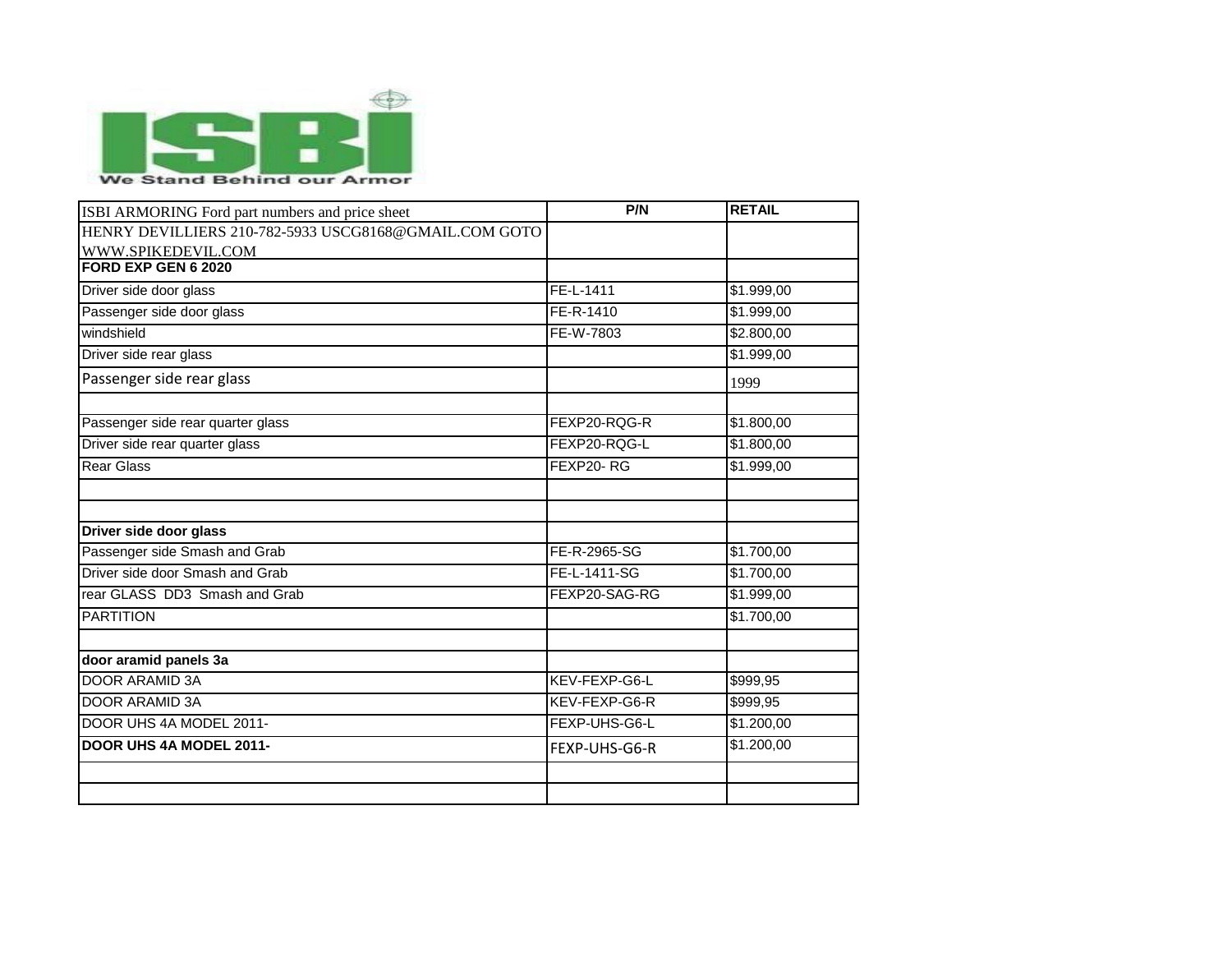

**ISBI Ford Explorer GEN 5 2011-2019 P/N P/N RETAIL FORD EXP11-19** Driver side door glass **FE-L-2965** \$1.999,00 Passenger side door glass **FE-R-2964** \$1.999,00 windshield FE-w-2204 \$2.800,00 Driver side rear glass Passenger side rear glass Passenger side rear quarter glass FEXP-RQG-R \$1.800,00 Driver side rear quarter glass FEXP-RQG-L \$1.800,00 Rear Glass Feature in the set of the set of the set of the set of the set of the set of the set of the set of the set of the set of the set of the set of the set of the set of the set of the set of the set of the set of th **Driver side door glass** Passenger side Smash and Grab FE-R-2964-SG 51.700,00 Driver side door Smash and Grab FE-L-2965-SG \$1.700,00 rear GLASS DD3 Smash and Grab  $\left| \text{ $1.999,00} \right|$ **door aramid panels 3a DOOR ARAMID 3A KEV-FE-G5L** \$999,95 DOOR ARAMID 3A **KEV-FE-G5R** \$999,95 DOOR UHS 4A MODEL 2011-<br>
FEXP-UHS-L \$1.200,00 **DOOR UHS 4A MODEL 2011- FEXP-UHS-R** \$1.200,00